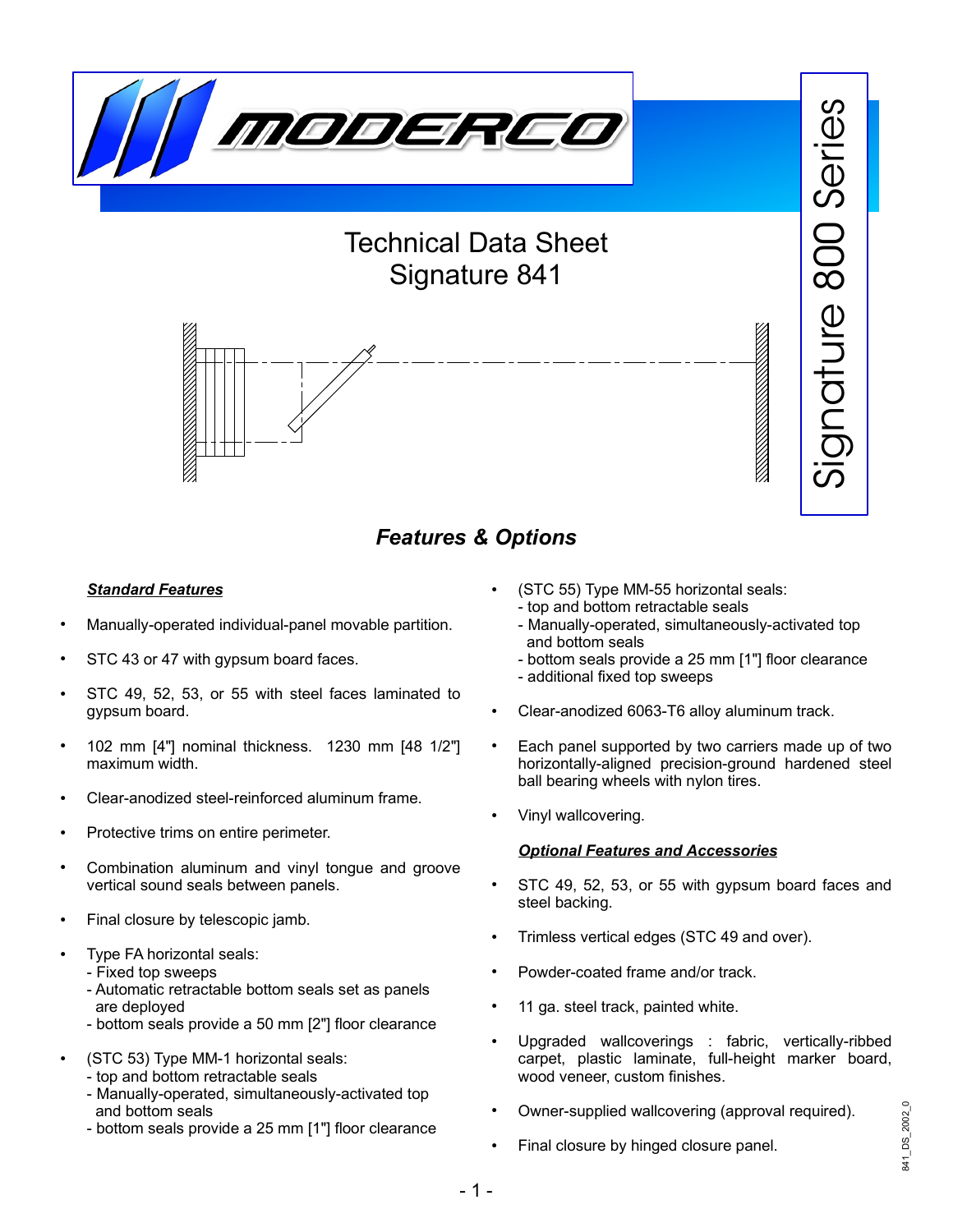

#### *Optional Features and Accessories (cont'd)*

- (STC 43 to 52) Type FM horizontal seals: - Fixed top sweeps
	- Manually-operated bottom seals
	- bottom seals provide a floor clearance of 25 mm [1"], 38 mm [1 1/2"], 50 mm [2"], 64 mm [2 1/2"], or 102 mm [4"]
- (STC 43 to 52) Type MM horizontal seals: - top and bottom retractable seals
	- Manually-operated, simultaneously-activated top and bottom seals
	- bottom seals provide a floor clearance of 25 mm [1"], 38 mm [1 1/2"], 50 mm [2"], 64 mm [2 1/2"], or 102 mm [4"]
- (STC 43 to 52) Type AA horizontal seals:
	- top and bottom retractable seals
	- simultaneously-activated Automatic top and bottom seals
	- bottom seals provide a floor clearance of 38 mm [1 1/2"]
	- simultaneous operation of telescopic closure and seals of last panel (also available on partitions with type MM-1.5 horizontal seals)
- ADA-compliant pass door with flush pulls and roller latch.
	- Door options:
		- concealed automatic closer
	- window frame
	- door viewer
	- panic bar
	- panic bar with lockable lever
	- self-luminescent exit sign with red (standard) or green (optional) faceplate \*
	- "running man" self-luminescent exit sign with green faceplate \*
	- deadbolt lock \*

*(\* An exit sign and a deadbolt lock will not be installed together on the same door.)*

- Inset white marker boards / chalk boards / natural cork tack boards.
- Eraser boxes / chalk trays
- Acoustical or non-acoustical pocket door.
- UL/ULC-listed 1 hour fire-rating (requires type MM-1, MM-1.5, or MM-2 horizontal seals).

## *Horizontal Seals*



**Type FA** Floor clearance : 50 mm [2"] Operating tolerances : +0 mm / -38 mm [+0" / -1 1/2"]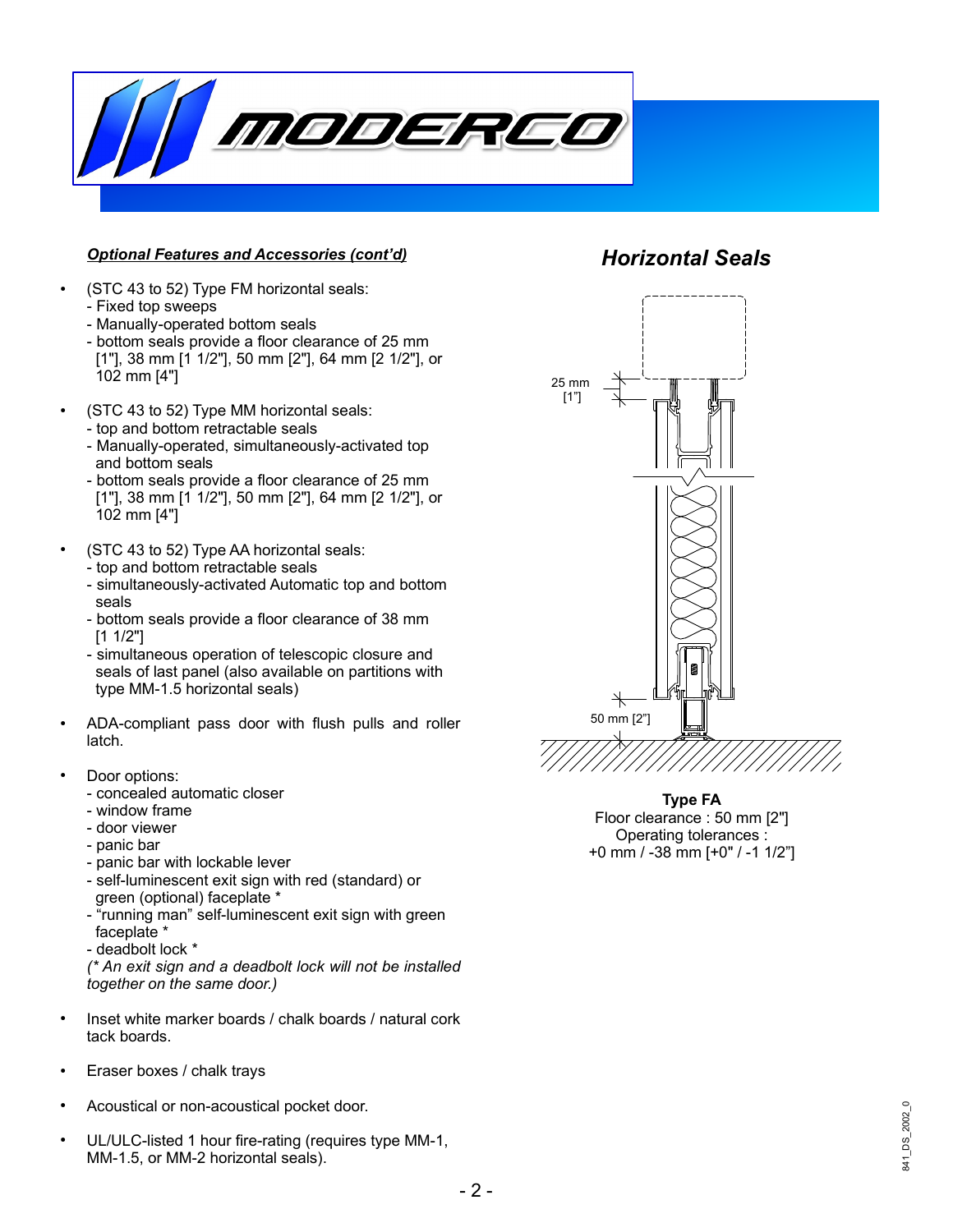

*Horizontal Seals (cont'd)*



**Type FM-1** Floor clearance : 25 mm [1"] Operating tolerances : +0 mm / -15 mm [+0" / -5/8"]

#### **Type FM-1.5**

Floor clearance : 38 mm [1 1/2"] Operating tolerances : +0 mm / -19 mm [+0" / -3/4"]

#### **Type FM-2**

Floor clearance : 50 mm [2"] Operating tolerances : +0 mm / -25 mm [+0" / -1"]

#### **Type FM-2.5**

Floor clearance : 64 mm [2 1/2"] Operating tolerances : +0 mm / -38 mm [+0" / -1 1/2"]

**Type FM-4** Floor clearance : 102 mm [4"] Operating tolerances : +0 mm / -64 mm [+0" / -2 1/2"]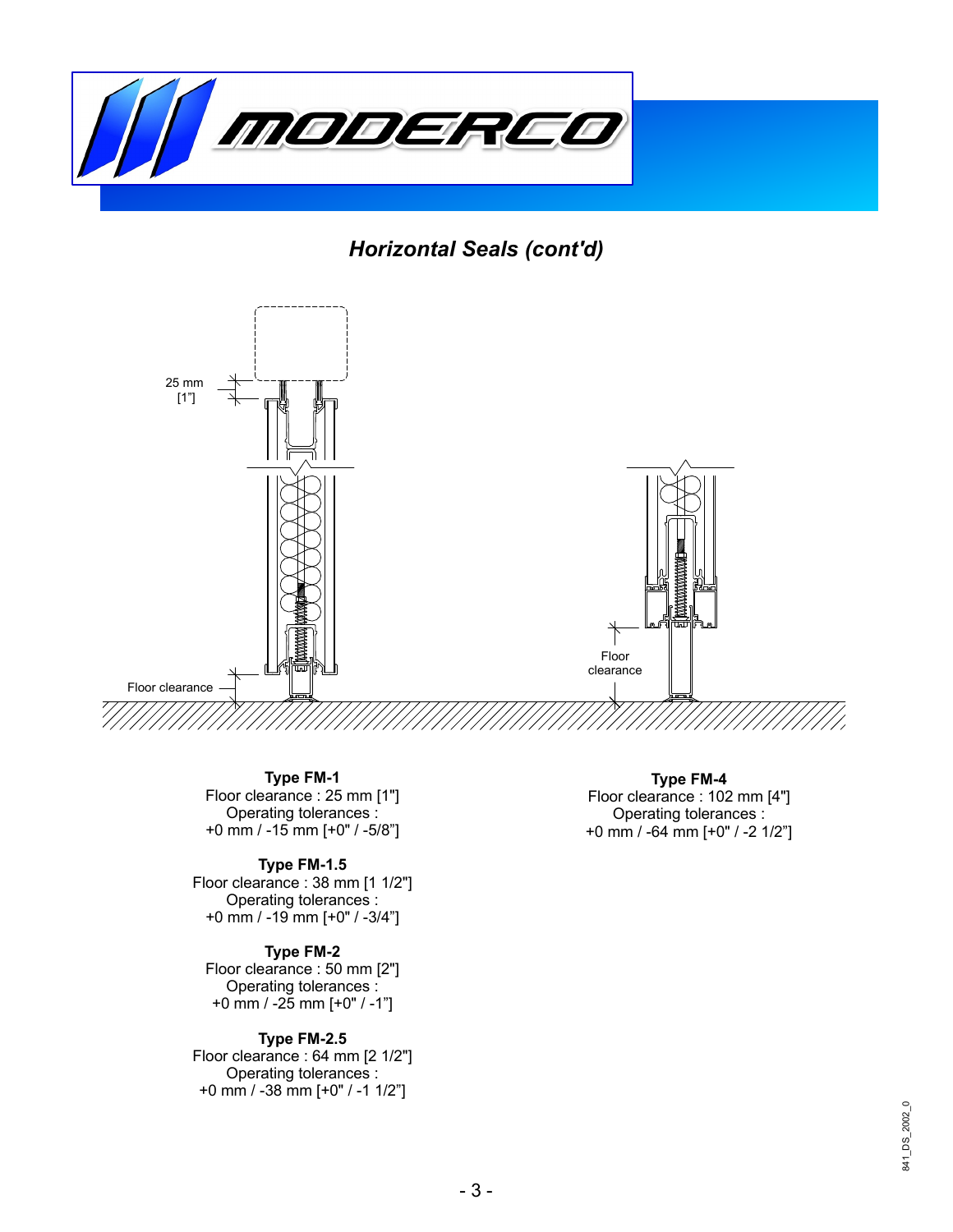

*Horizontal Seals (cont'd)*



**Type MM-1** Floor clearance : 25 mm [1"] Operating tolerances : +0 mm / -15 mm [+0" / -5/8"]

#### **Type MM-1.5**

Floor clearance : 38 mm [1 1/2"] Operating tolerances : +0 mm / -19 mm [+0" / -3/4"]

#### **Type MM-2**

Floor clearance : 50 mm [2"] Operating tolerances : +0 mm / -25 mm [+0" / -1"]

#### **Type MM-2.5**

Floor clearance : 64 mm [2 1/2"] Operating tolerances : +0 mm / -38 mm [+0" / -1 1/2"]

**Type MM-4** Floor clearance : 102 mm [4"] Operating tolerances : +0 mm / -64 mm [+0" / -2 1/2"]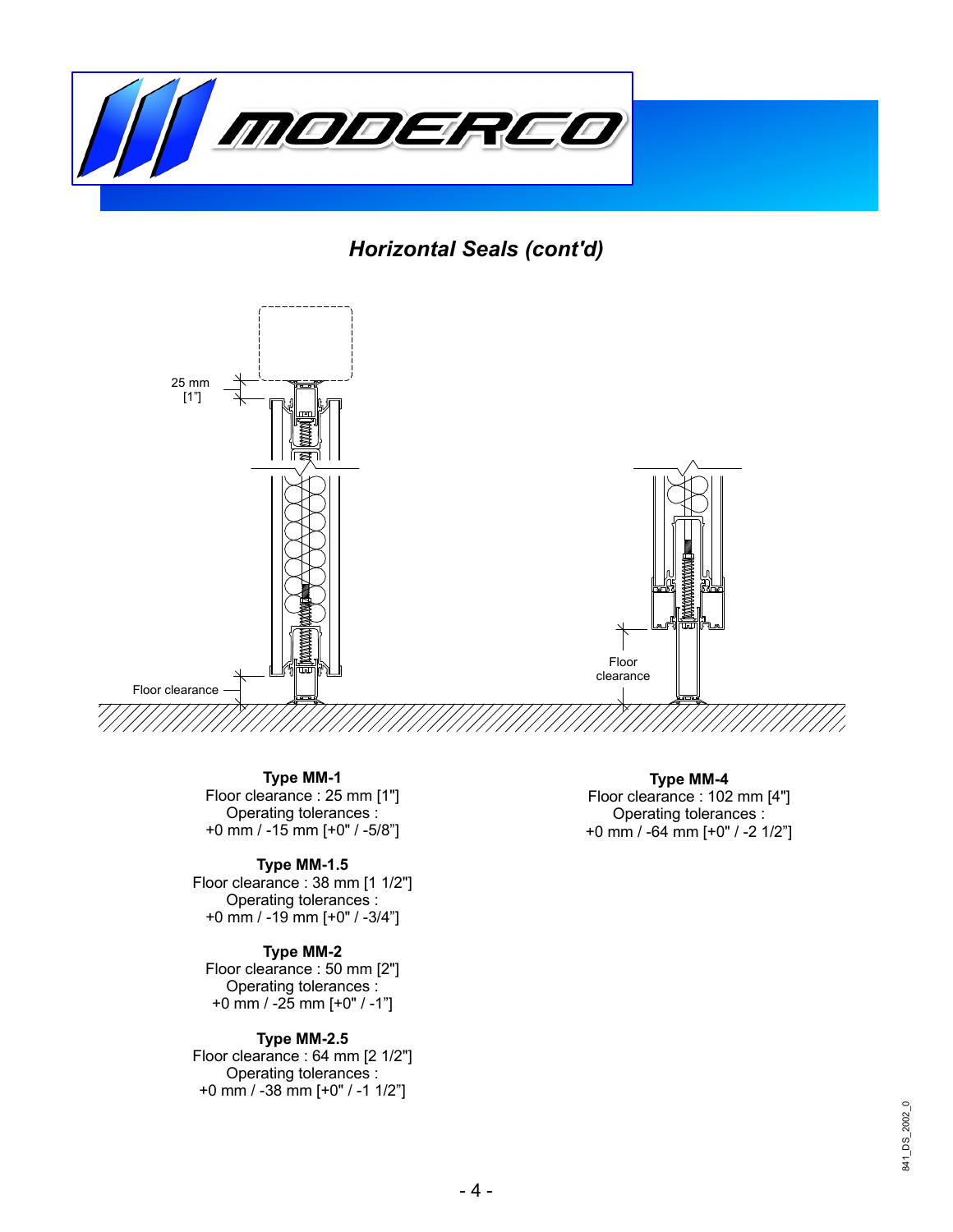

*Horizontal Seals (cont'd)*





- 2- Double pass doors
- 3- Single pass door
- 4- Self-illuminated exit sign
- 6- Chalk tray
- 7- Eraser box
- 8- Hinged closure panel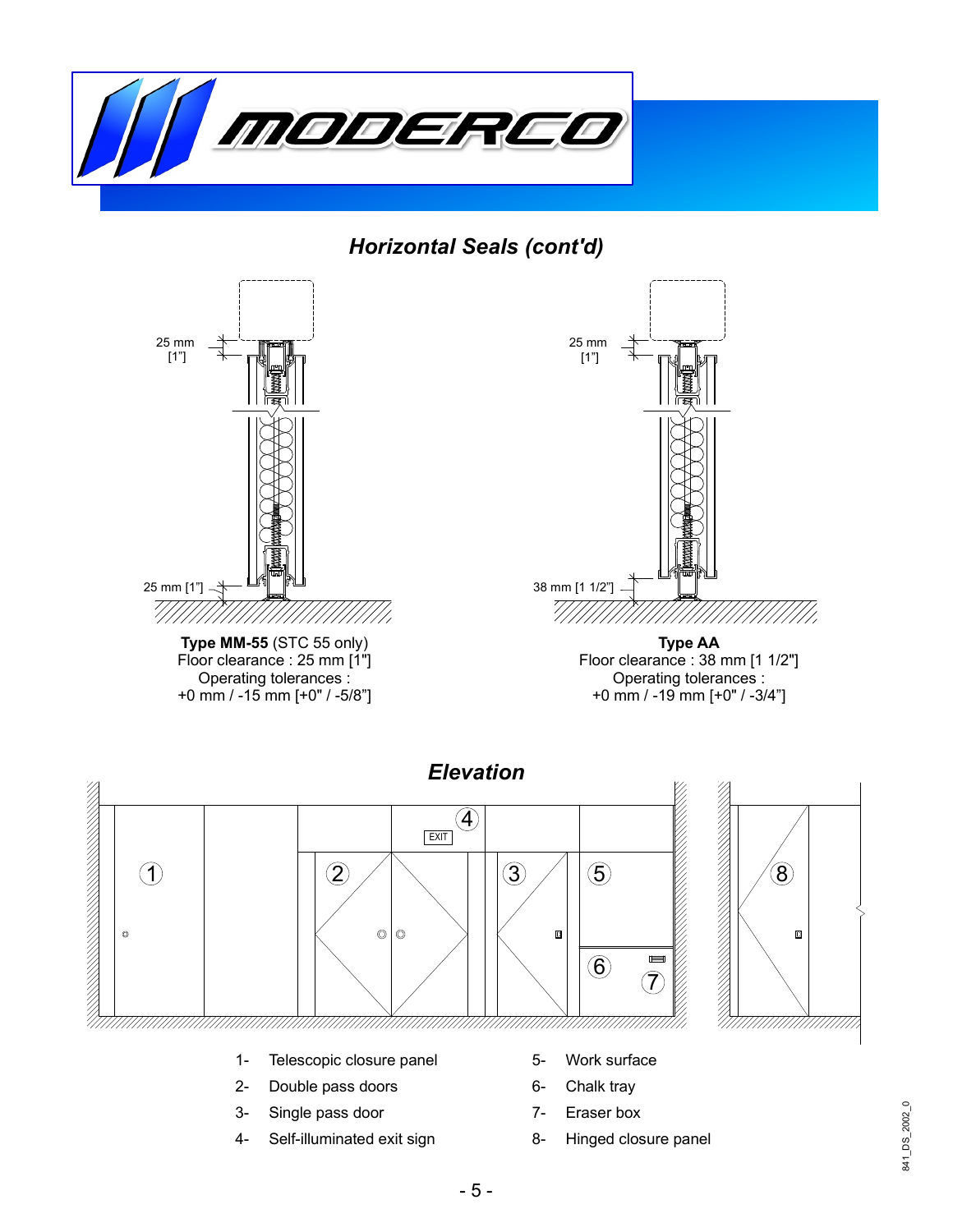

*Vertical Section*

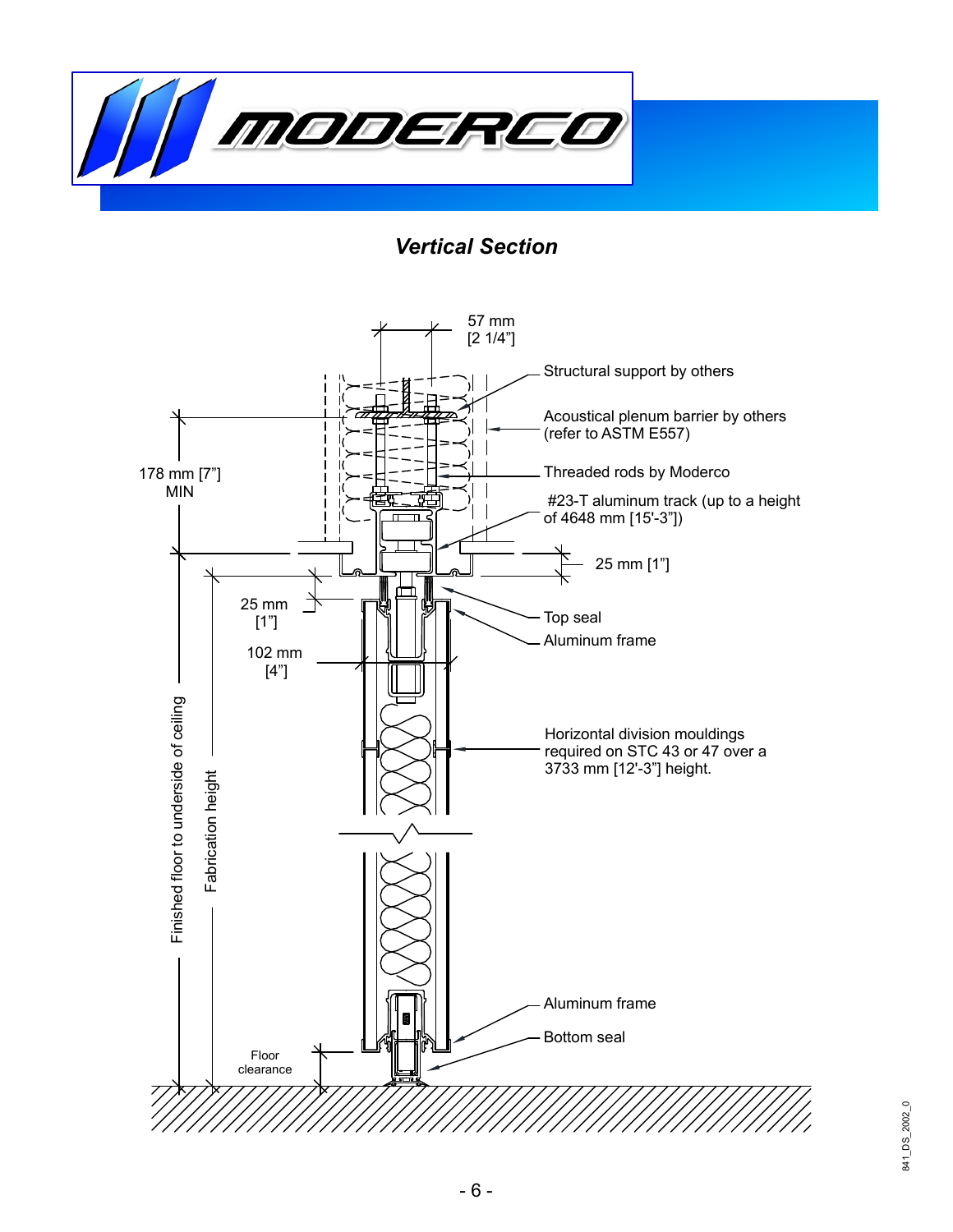

*Track Options*



. . **#23-T track with optional hanger bracket**

Hanger bracket required for installations where the topmost nuts cannot be used for adjustment.



**#33-T aluminum track**

Standard for partitions from a height of 4648 mm [15'-3"] up to 6781 mm [22'-3"].

Optional for partitions up to 4648 mm [15'-3"].

**#33-T aluminum track with optional hanger bracket**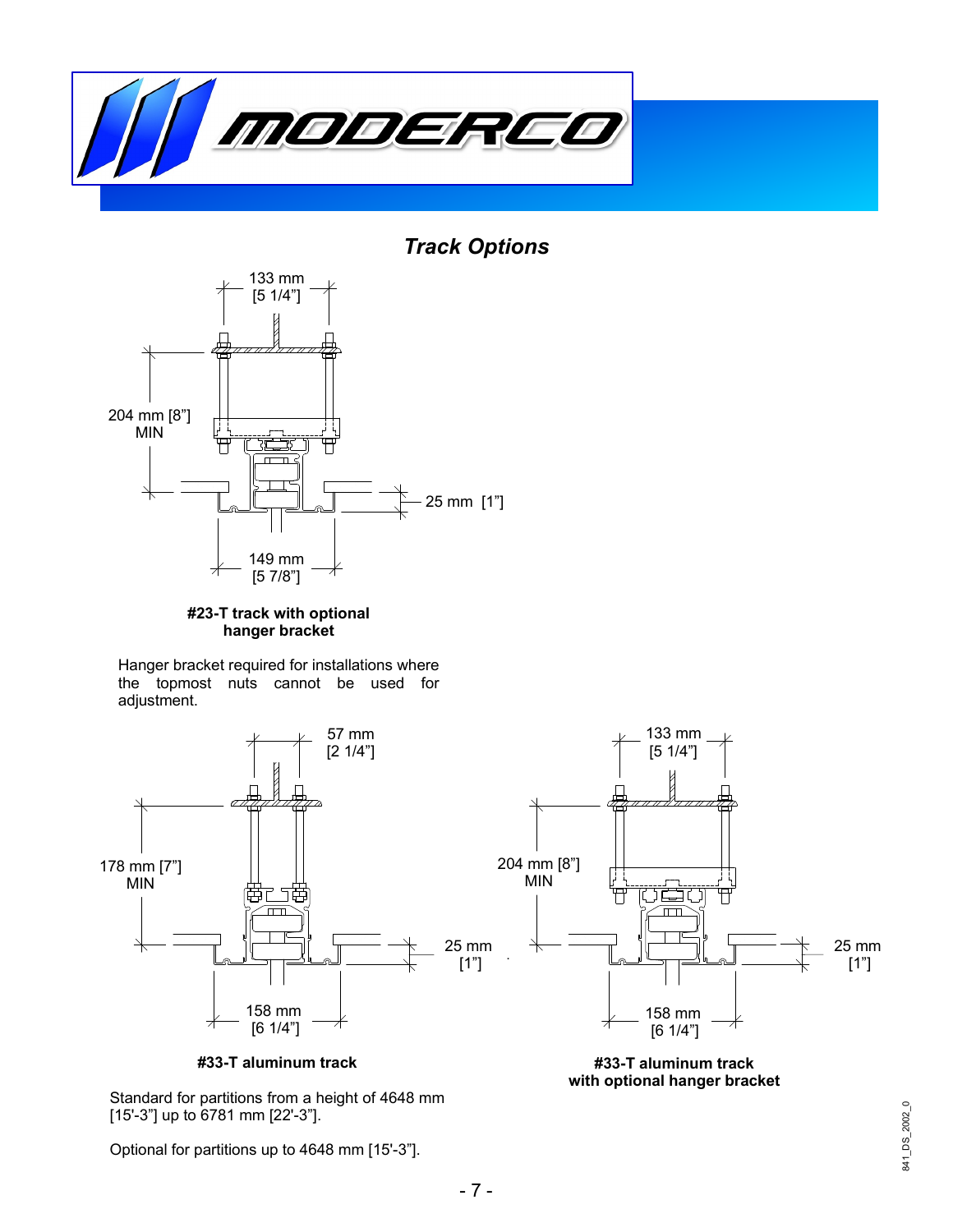

*Track Options (cont'd)*



. . **#72 steel track with hanger bracket**

Optional for partitions up to 4648 mm [15'-3"].

Programmable switches.





Optional for partitions up to 6781 mm [22'-3"].

Programmable switches.



**#55-T aluminum track with optional hanger bracket**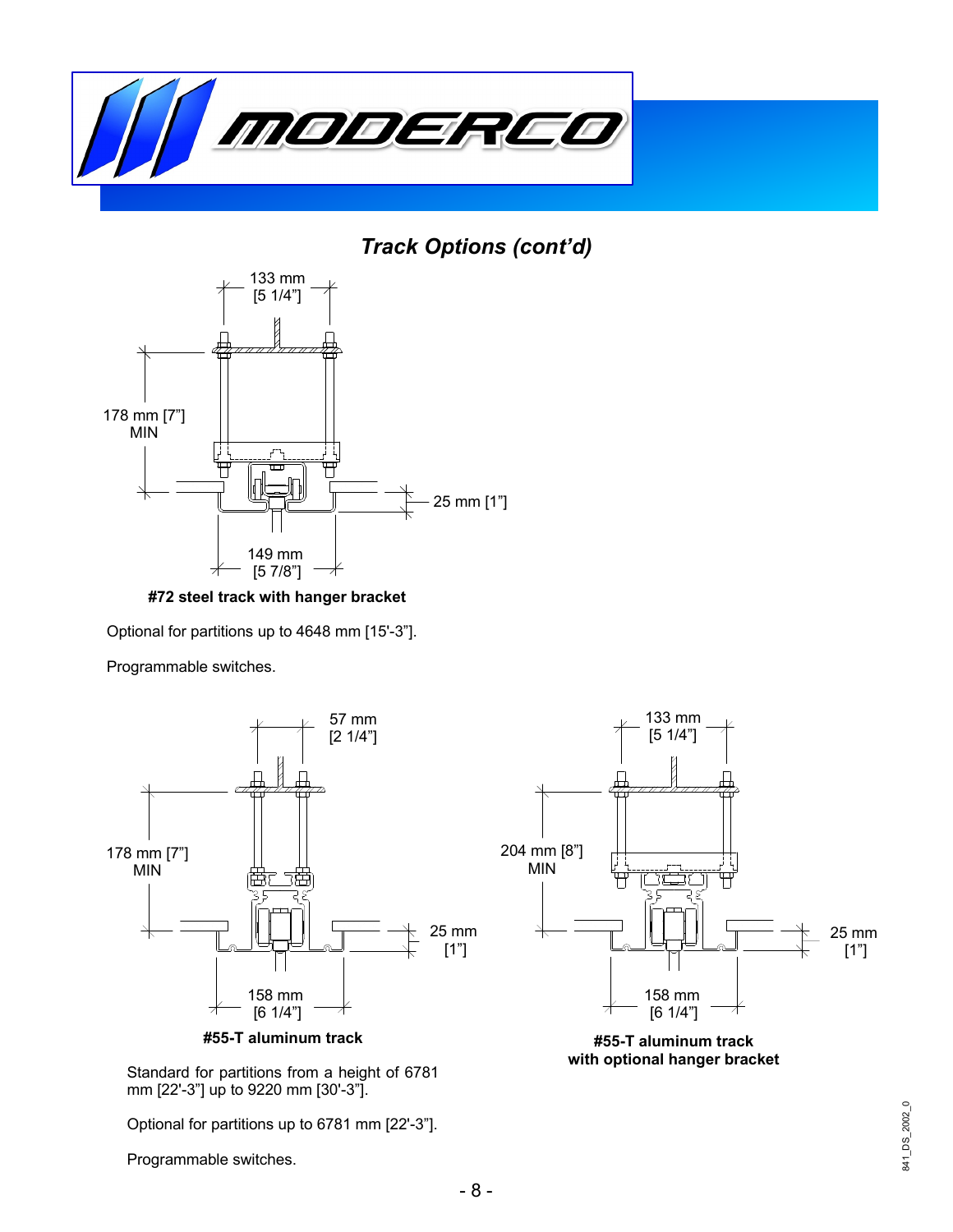

*Plan Views*







**Hinged closure panel**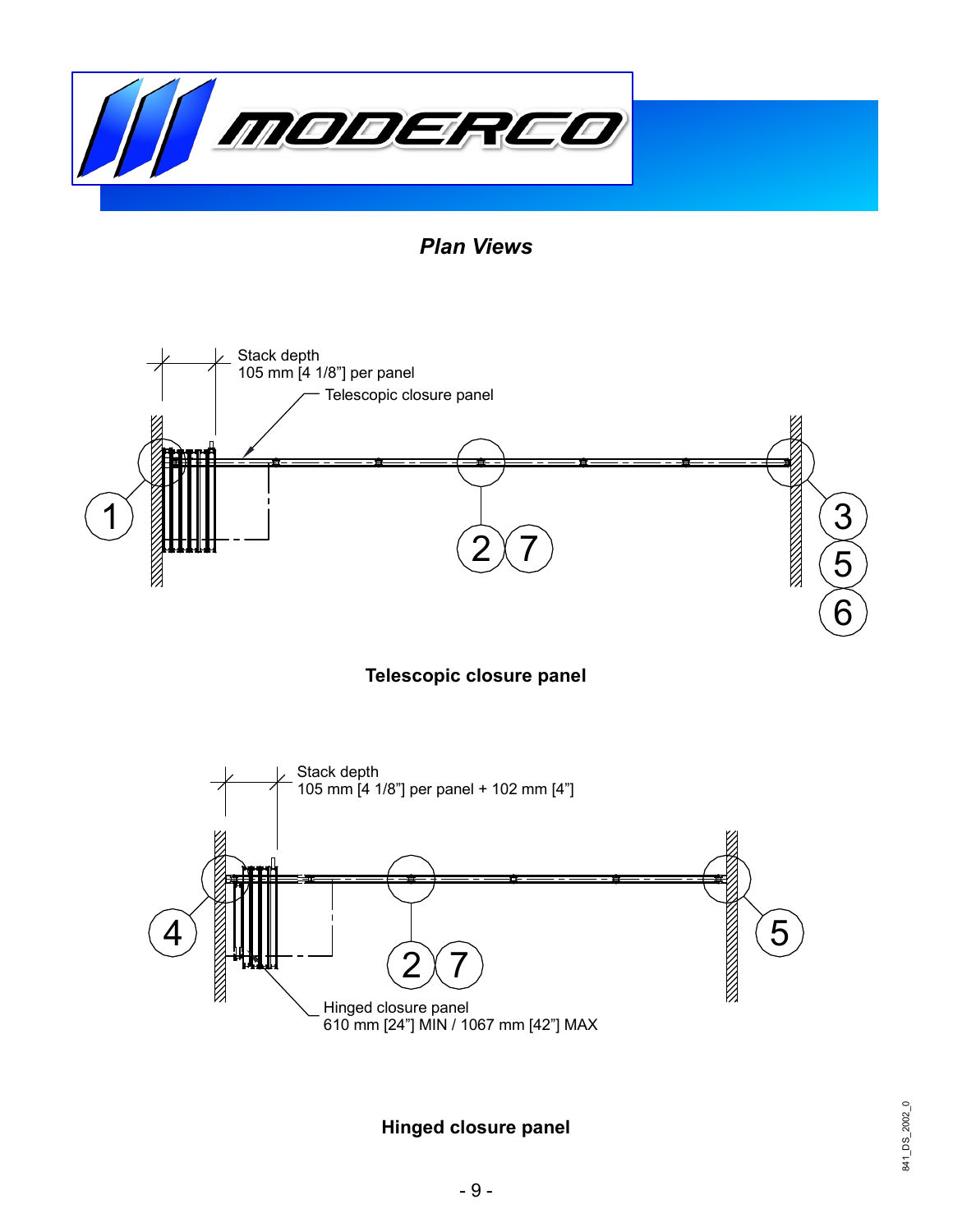

## *Horizontal Sections*

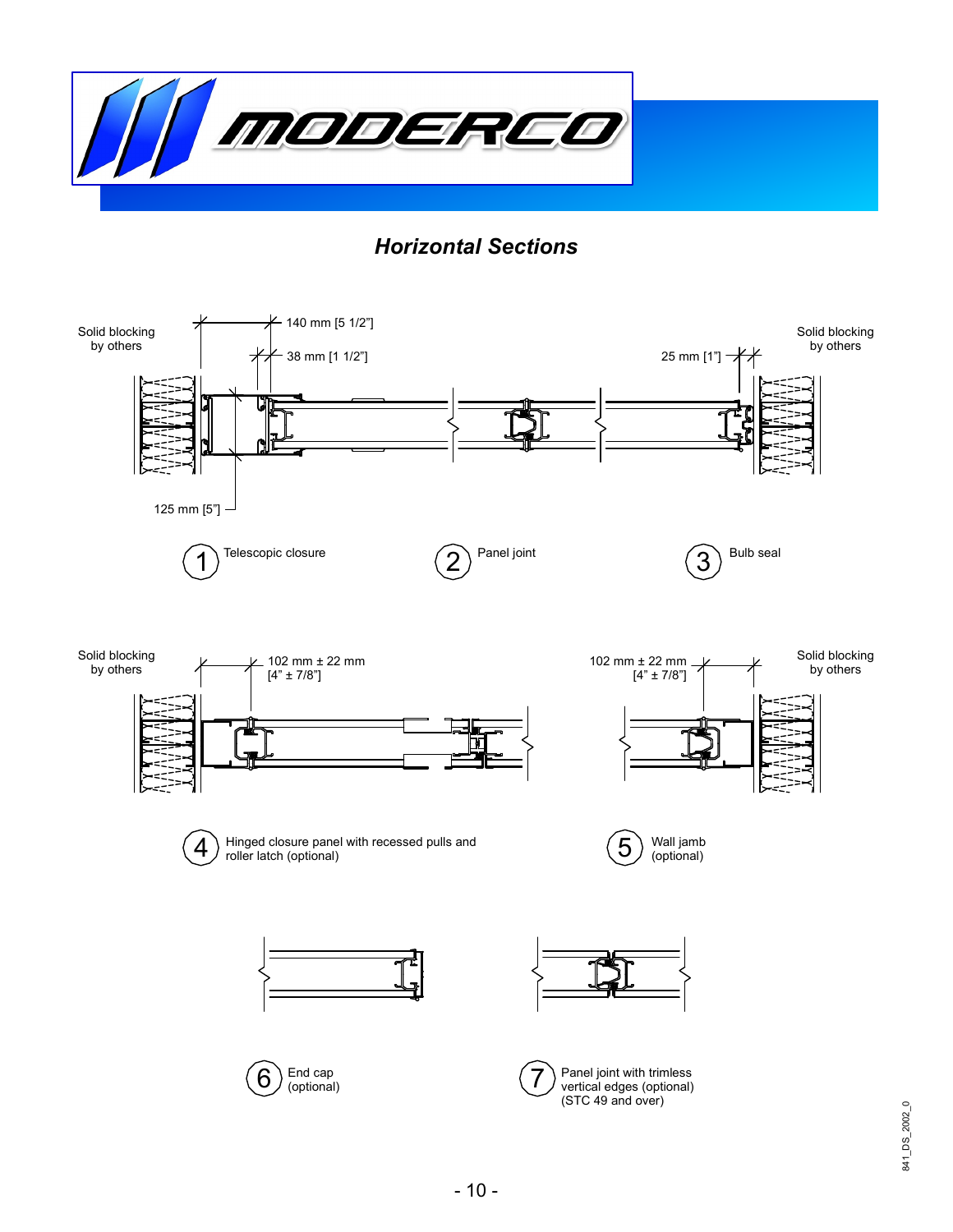



## **Wall to wall Side Stack – telescopic closure**



## **Wall to wall Side Stack – hinged closure**

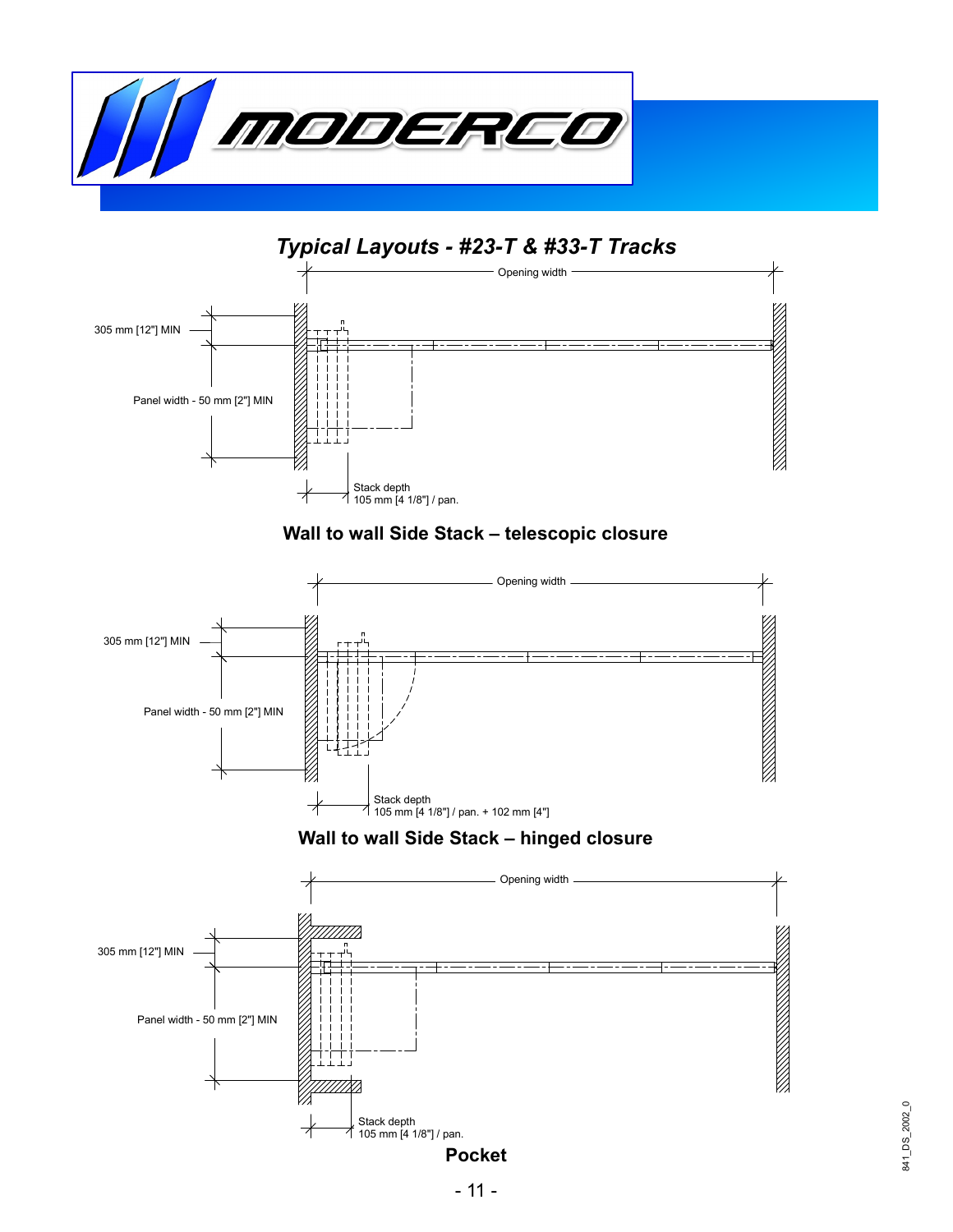

## *Typical Layouts - #23-T & #33-T Tracks (cont'd)*



## **Pocket and PN-83 non-acoustical pocket door (partition seals to back of pocket)**

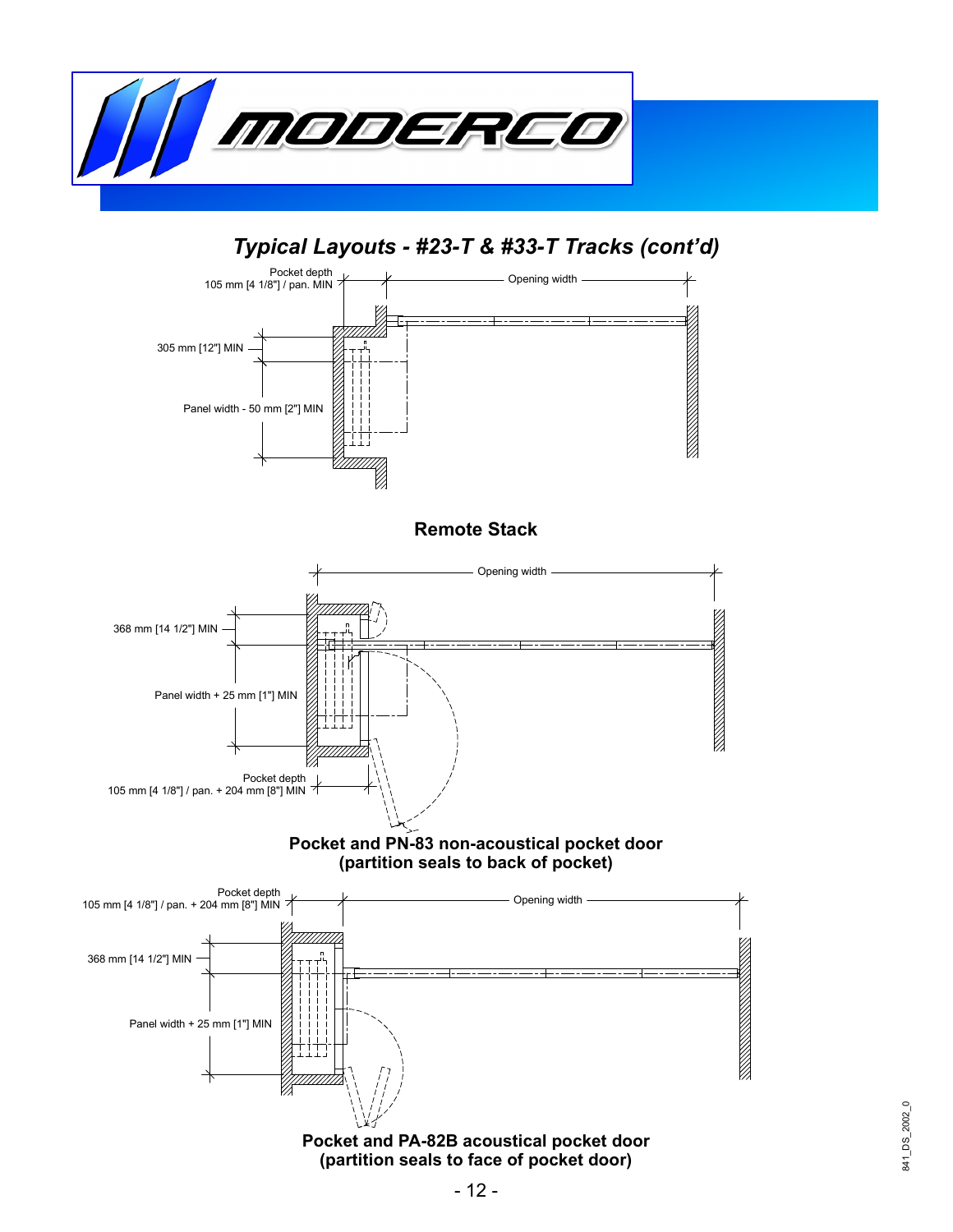





## **Side Stack – hinged closure (7 panels max)**



## **Pocket**